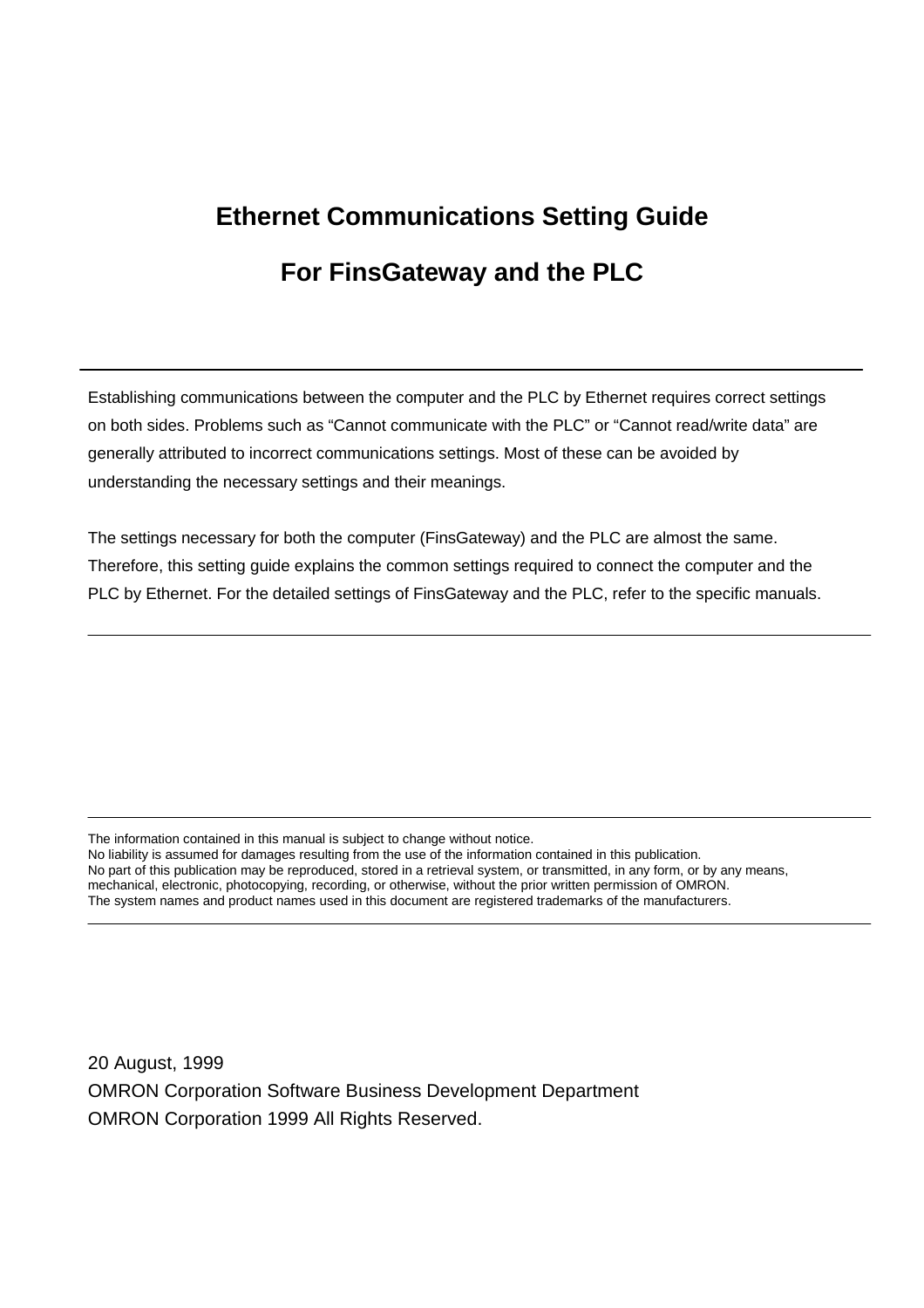Based on experience and FAQ, the IP address table setup is a major cause of customers' problems. Of course, there are other points also to note.



The basic procedures to establish Ethernet communications are as follows: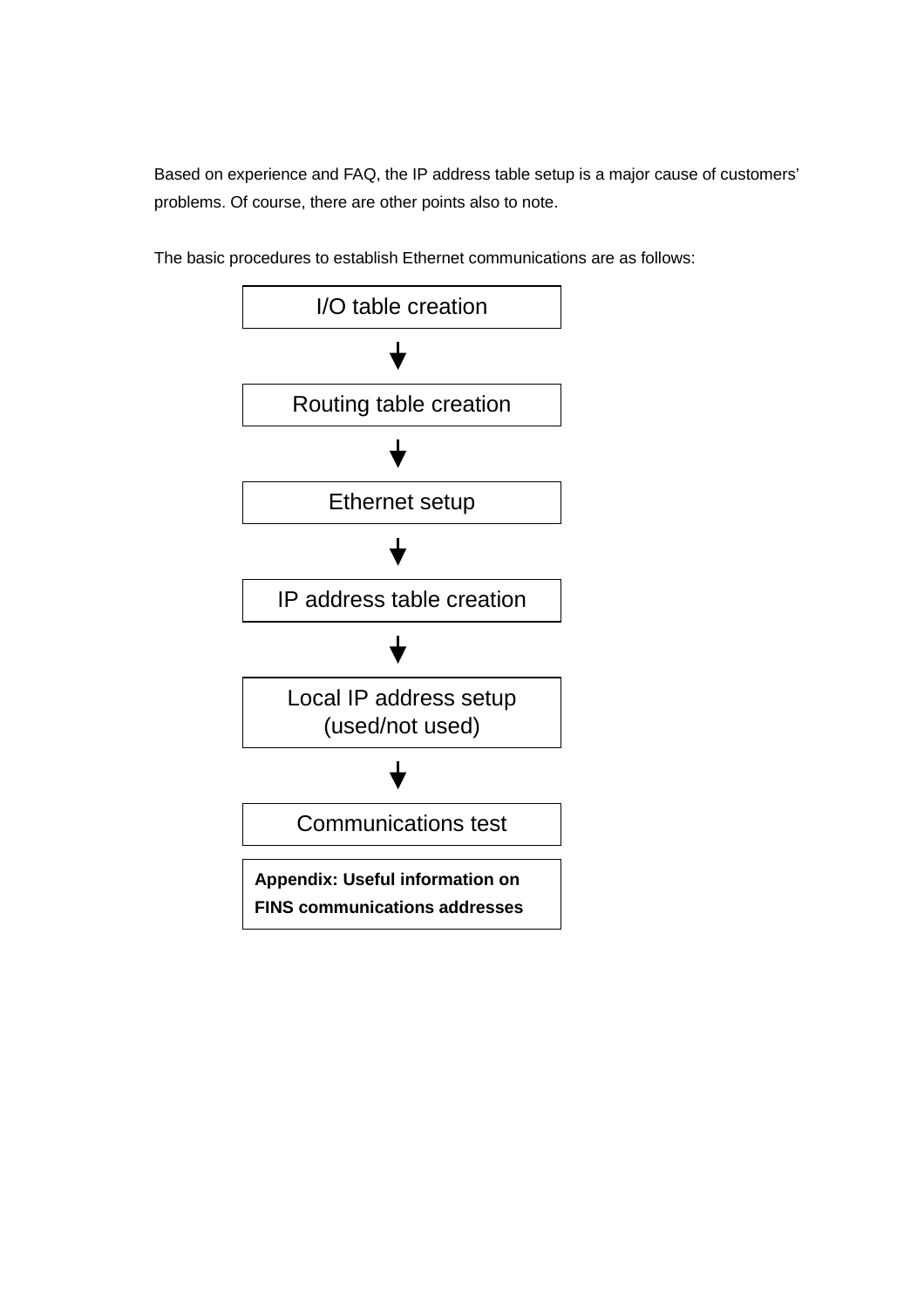### **I/O Table Creation**

The I/O table is one of the PLC system settings. It does not need to be set in FinsGateway. It is used for the PLC CPU to recognize what kinds of units are mounted to the PLC rack.

# *Create the I/O table in a PLC just after initial setup, or when any Unit is removed or added.*

### *If there is any error in these settings, the PLC will not work properly.*

If there is an error, the error LED of the PLC will light.

The I/O table can be created using either of the following tools:

1. PLC programming software.

2. PLC programming console.

For details, refer to the specific manuals.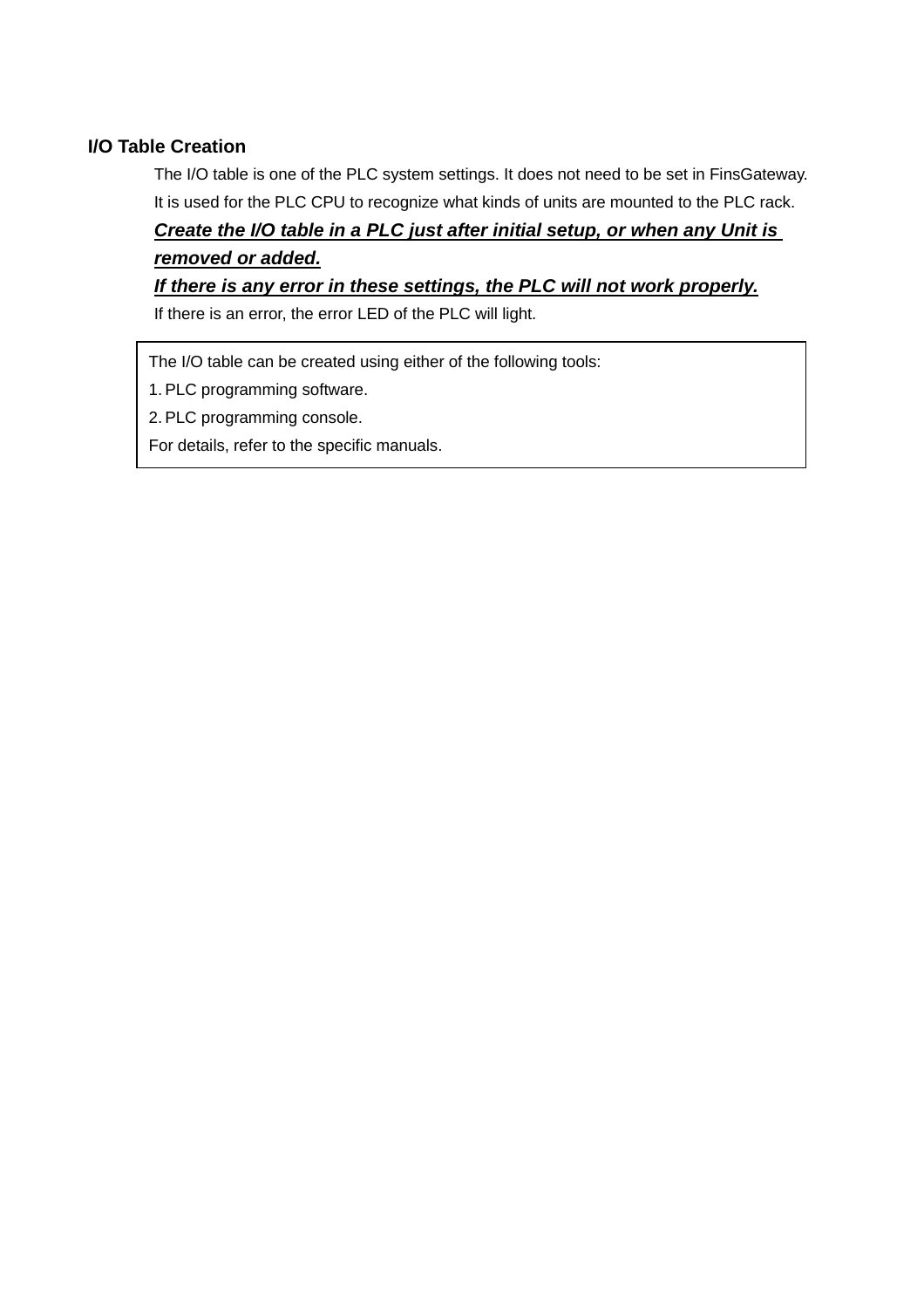### **Routing Table Creation**

The next necessary setting is the routing table.

## *The routing table needs to be set in both the PLC and FinsGateway. If there is any error in the settings, the PLC may not be able to get to FinsGateway and vice versa.*

The PLC and FinsGateway can be connected to multiple networks by using multiple Communication Units. In this case, each Unit is distinguished by a unique number. The routing table is used to set the network number to each Communication Unit. It also indicates the communication route for hopping networks. The routing table setup is necessary even for one, stand-alone network. If there is an error in the table, the error LED of the PLC will light. All PLC Communication Units have a rotary switch on the front panel to set the unit number. (FinsGateway communication units have default unit numbers. For example, the ETN\_UNIT unit number is 17.) This unit number and a FINS communications network number will be linked with the routing table.

This routing table is called the local network table. The network number in the table will be used as a network number to indicate a target PLC. The network number is necessary not only for Ethernet, but other networks, as well.

Example of a routing table (local network table)

| Network number | Unit number |                            |
|----------------|-------------|----------------------------|
|                |             | <b>ControllerLink Unit</b> |
|                |             | <b>Ethernet Unit</b>       |
|                |             | <b>SYSMAC LINK Unit</b>    |

**Note:** Each network number and unit number combination must be unique within the table. In the above example, the network number for Ethernet is 2. By creating the routing table, network number 2 can now be used as a target node address for FINS communications.

The routing tables are set using the following tools:

- 1. PLC: PLC programming software
- 2. FinsGateway: Ethernet properties of FinsGateway FINS Network Navigator

For details, refer to the manuals.

#### *If there is an error in the routing table, one of the following will occur.*

- 1. A reply to a command sent to a PLC Communication Unit is returned. However, no reply is returned from the CPU. (Data read/write is impossible.)
- 2. Routing error is returned.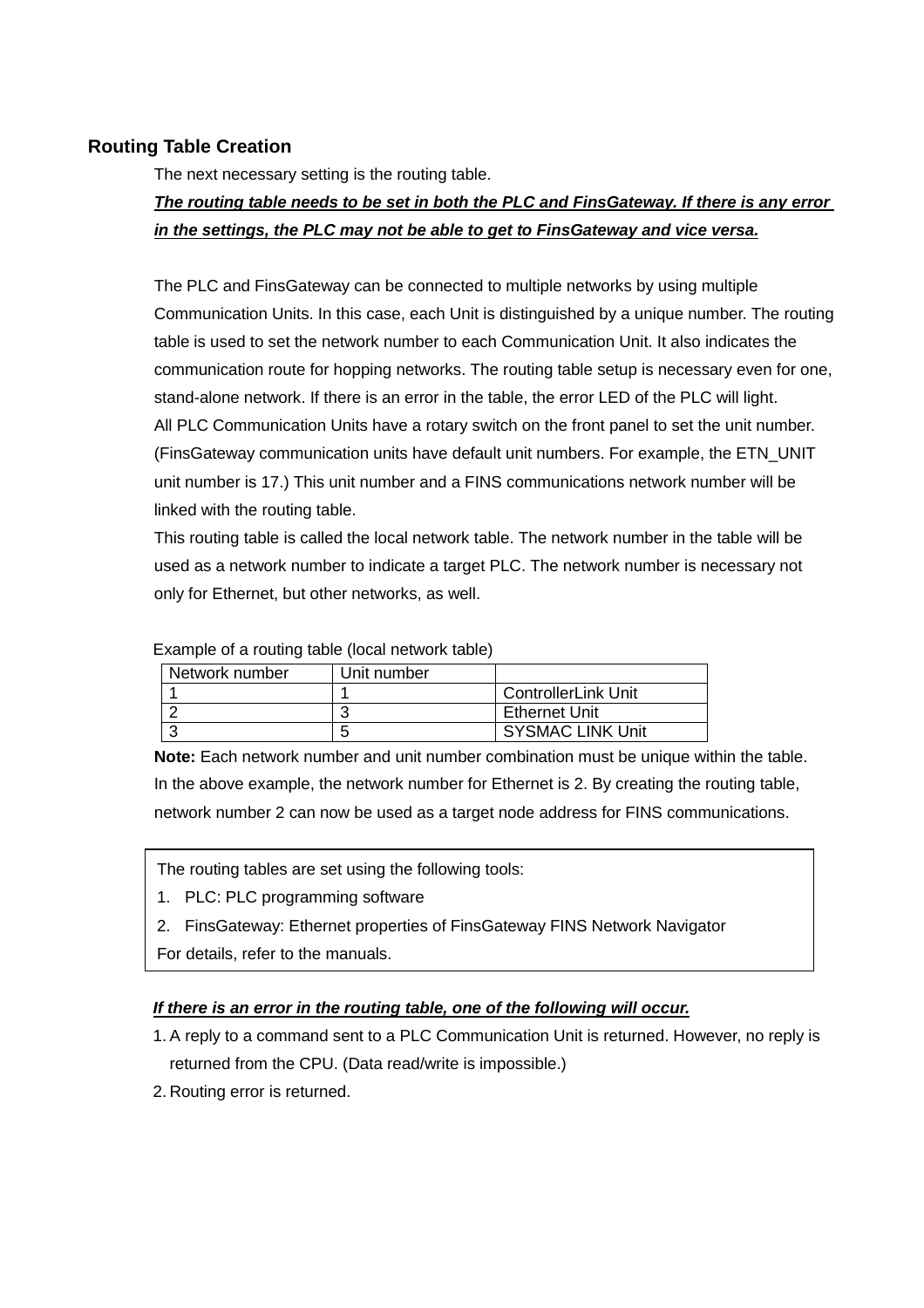### **Ethernet Setup**

Perform the basic settings necessary for Ethernet communications, such as IP address setup.

#### **IP Address**

In Ethernet communications, an IP address must be set to all the nodes, including PLCs.

The PLC does not have an IP address auto-acquisition with DHCP function.

For CV-series PLCs, an IP address is written to the PLC as a software switch with the programming software.

For CS1-series PLCs, an IP address needs to be set manually with the rotary switch on the back of the PLC.

#### **Sub-net Mask**

Set the same value as the one used in the Ethernet environment.

(a) Broadcast setting

Set the same value as the one used in the Ethernet environment.

(b) IP router table

Set an IP router table if communicating with other network segments through an IP router.

#### **FINS UDP Port Number**

Leave the value set to the default (9600), except when necessary to change it.

The Ethernet settings are performed using the following tools:

- 1. PLC: PLC programming software
- 2. FinsGateway: Ethernet board or Network setup functions included in the OS, and the Ethernet properties of FinsGateway FINS Network Navigator.

For details, refer to the manuals.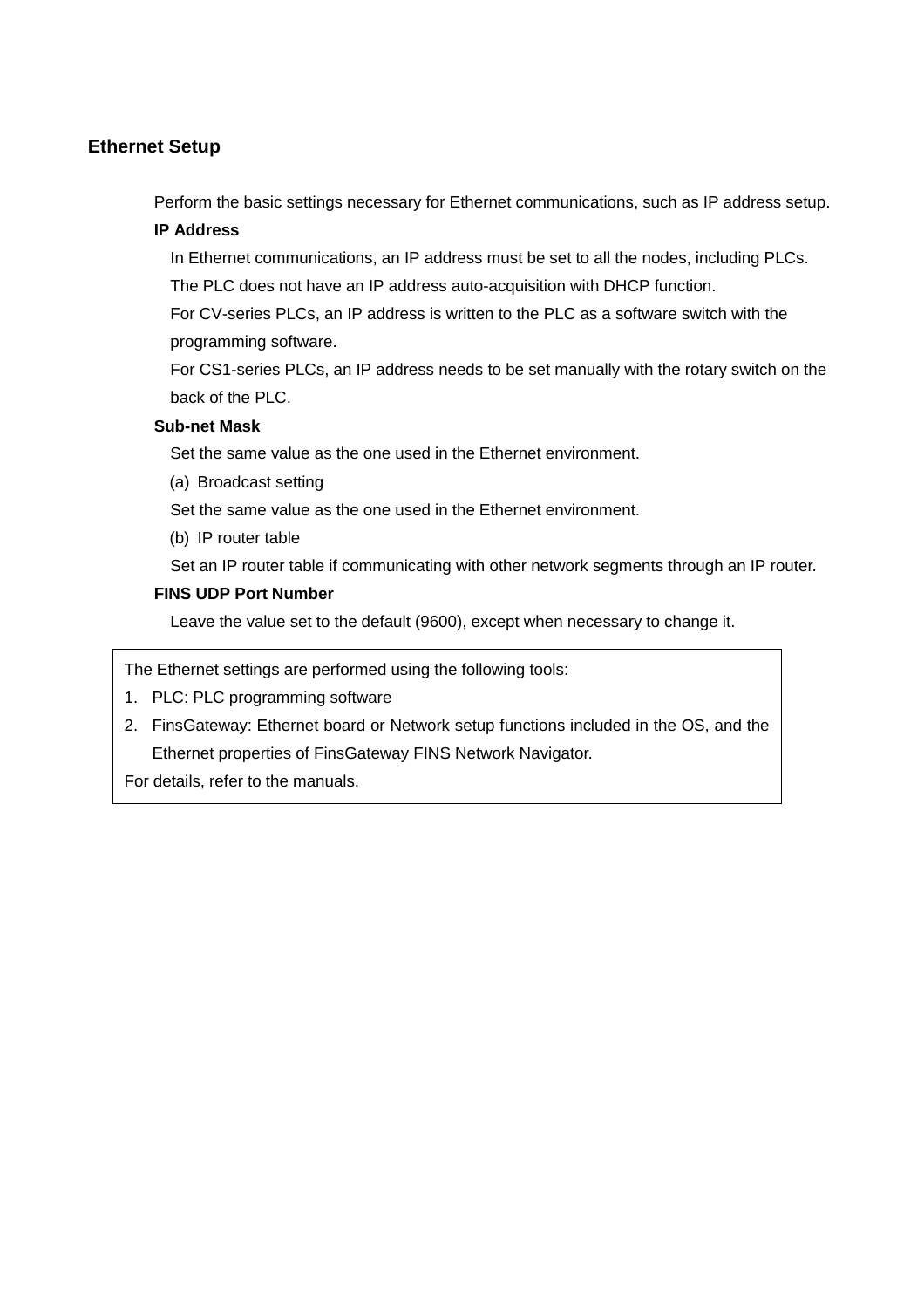### **IP Address Table Creation**

In Ethernet communications with OMRON PLCs, there is a setting to specify the IP address table creation method for registering the target IP address.

#### *Incorrect settings may cause communications failures.*

The IP address table is used to link the IP address and the FINS node number. There are two methods to create the IP address table as follows:

(a) IP address table method

(b) Automatic address generation method

If you are not familiar with these methods, use method (a).

#### **(a) IP Address Table Method**

In OMRON FINS communications, the network, node and unit numbers are used to specify the target node, while in Ethernet communications protocol (UDP/IP), an IP address is used. Therefore, the FINS node number and Ethernet IP address must be associated with each other.

# *If using this method, an IP address table must be registered to perform Ethernet communications.*

An IP address table must be set in both the PLC and the computer. Registering all the communication targets enables correct data exchange.

Example of IP address table:

| Node number | IP address    |
|-------------|---------------|
|             | 10.100.200.5  |
|             | 10.100.200.12 |
| 1 በ         | 10.100.200.24 |

#### *If there is an error in the IP address table, the following will occur.*

A reply to a command sent to a PLC Communication Unit is returned. However, no reply is returned from the CPU. (Data read/write is impossible.)

#### **(b) Automatic Address Generation Method**

Note: If you are not familiar with the content of this method, use method (a).

This method, unlike the IP address table method, does not require table registration. It uses the specified target node number as the value of the fourth byte of the IP address.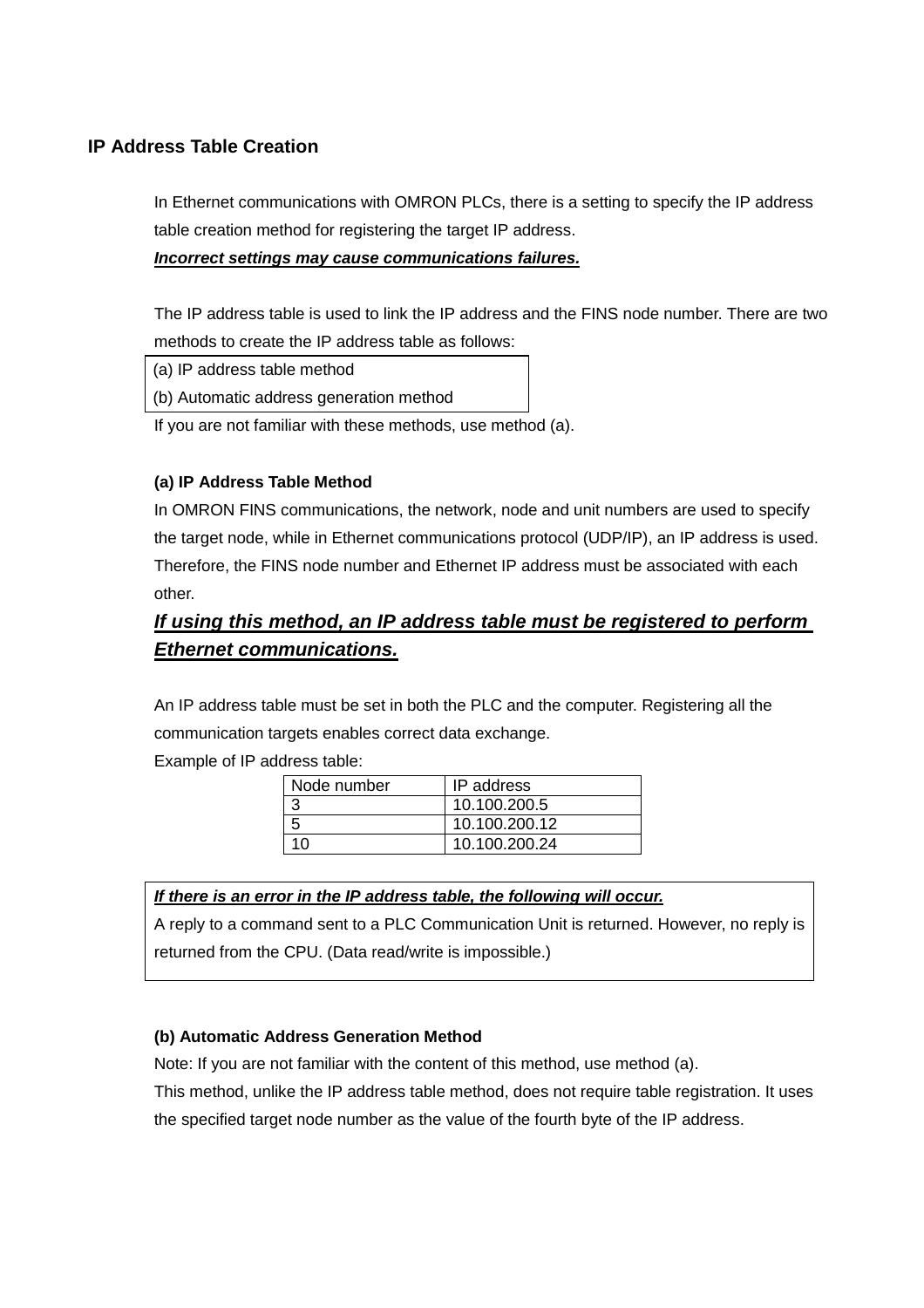#### Example:

If the local node IP address is 10.100.200.1, and 2.3.0 is specified as the target node, then the target node IP address will automatically become 10.100.200.3, and the command will be sent. This means that the first three bytes of the target node IP address are same as those of the local node, and the node number is set to the fourth byte.

The following advantages are gained by this method:

- ! The maximum number of nodes that can be registered in the table for the IP address table method is 32. To communicate with more than 32 targets, the automatic generation method is required.
- Using this method reduces the setup time since there is no need to set an IP address table.

However, the following disadvantages are also incurred:

- ! This method is difficult to understand, since the target nodes are not explicitly registered like the IP address table method.
- ! The value of the fourth byte of the target node IP address must be the same as the node number. (The node numbers and IP addresses cannot be set independently)
- ! The communication range is limited to the same segment, because the first three bytes of the target node IP address must be same as those of the local node (i.e., the same Ethernet net ID).

The IP address table settings are performed using the following tools:

1. PLC: PLC programming software

2. FinsGateway: the Ethernet properties of FinsGateway FINS Network Navigator For details, refer to the manuals.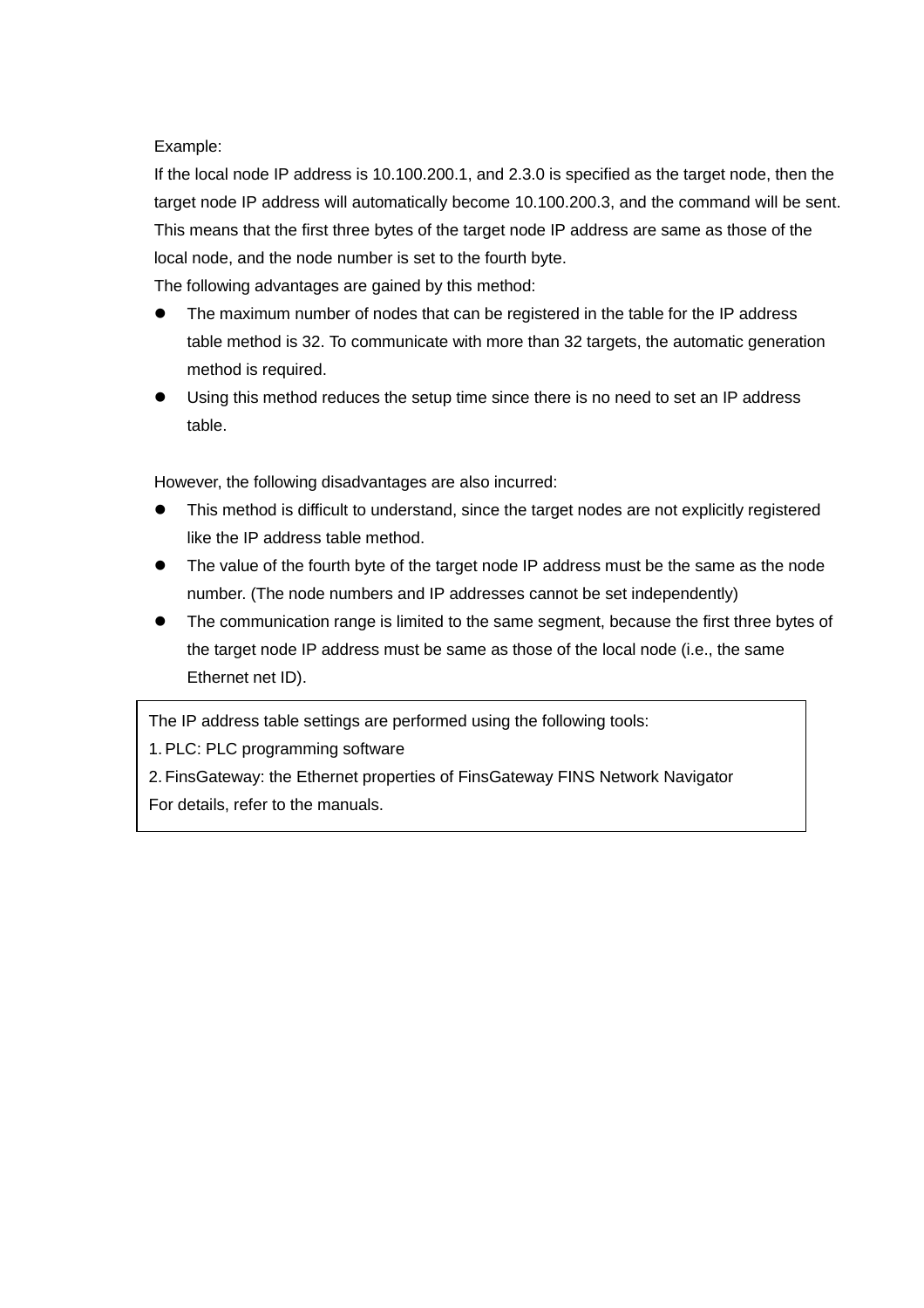### **Local IP Address Setup (Used/Not Used)**

This setting is only for CV-series PLCs.

# *If you are not familiar with the following explanation, select Node number rotary switch not used.*

Local IP address setup (used/not used) specifies whether or not to enable the local node number, which is set with the node address rotary switch on the front of the Communication Unit. If it is used, it sets the fourth byte of the IP address.

Note: The IP address table method is used to specify the target node IP address. However, this is used to change the local node IP address.

#### Example:

If the local node IP address is set to 10.100.200.242, and the bit for the local IP address setup is set to 0 (which means Node number setting rotary switch used) and the node number is set to 10, then the IP address will be automatically changed to 10.100.200.10. The value of the fourth byte of the local node IP address is automatically replaced with the node number set with the rotary switch.

The following case can be assumed for this method:

If a CV-series PLC local IP address needs to be changed frequently, it is troublesome to change it with programming software or a programming console. However, the node number can easily be changed with the rotary switch on the front of the unit. Changing the node number changes the IP address (the fourth byte), which can consequently reduce the time for system changes.

However, since the PLC will have a different IP address from the one set with the programming software, address management may be confusing. Understand this function fully before using it.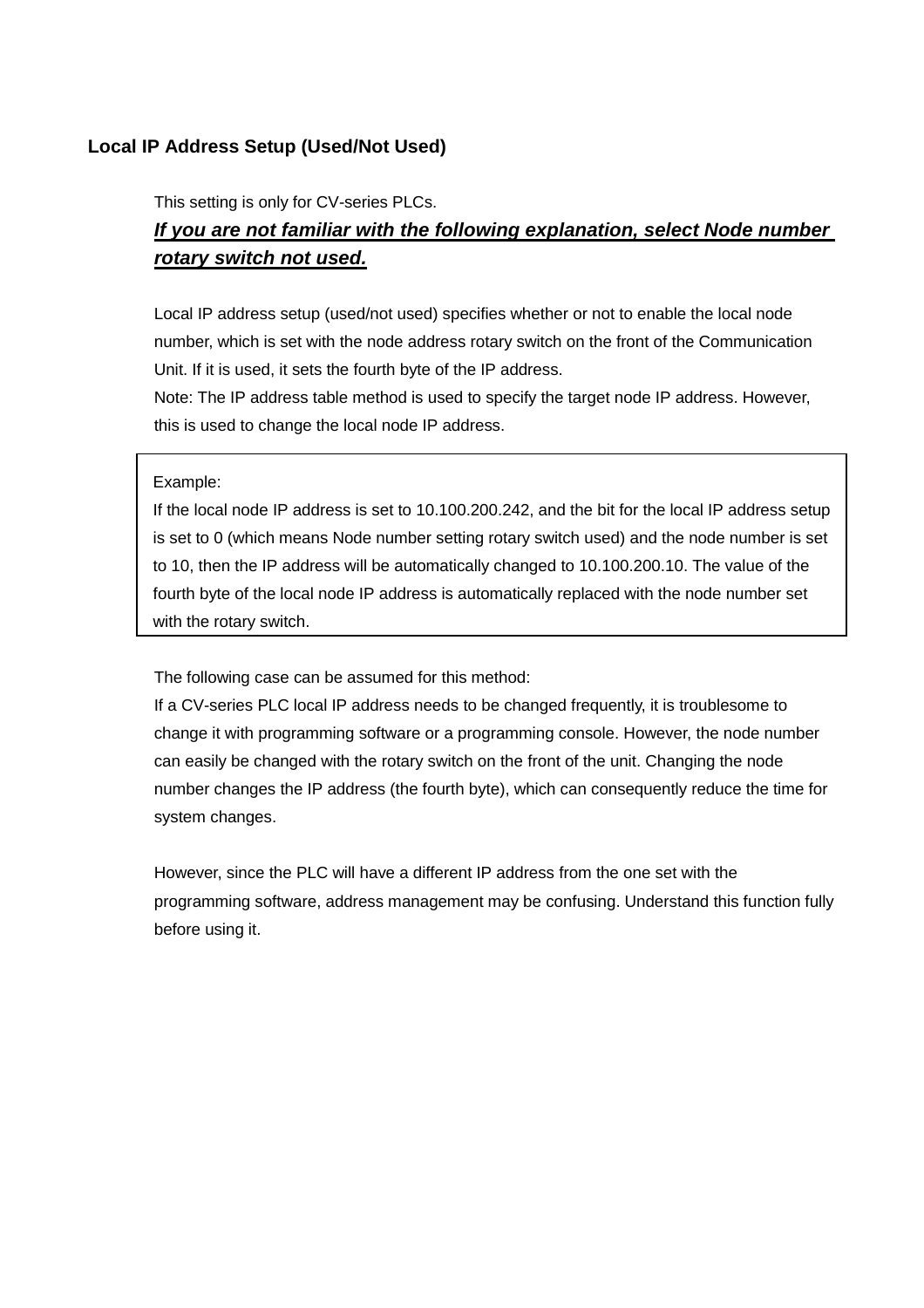### **Communications Test**

Now it is time to test communications. If there are errors, data read/write may not work. *If there are errors, it is necessary to troubleshoot step by step, by performing gradual communications tests*

Basic policy: Begin communications tests with the closest node!!

Use the following procedure to perform the communications tests:

### **(a) Confirm IP level communications with the Ping command**

Select "Run..." from the Windows Start menu. Enter the following command: ping [target IP address]

Example: ping 123.100.10.12

If "Reply from …" is displayed, the Ethernet settings on the computer and the communications route are working correctly. If "Request timeout" is displayed, there is something wrong with the settings.

# **(b) Start the CPU\_UNIT and ETN\_UNIT services of FinsGateway, and the FINS Network Tester.**

Use the FINS Network Tester (FinsendW.exe) included with FinsGateway.

- **(c) Send the "Controller Data Read" command to the local node CPU\_UNIT.**  Send "0501" to "0.0.0". If the controller data is read, the FinsGateway CPU\_UNIT is working correctly.
- **(d) Send the "Controller Data Read" command to the local node ETN\_UNIT.**  Send "0501" to "0.0.17". If the ETN\_UNIT unit number is changed from 17, then use the new number. If the controller data is read, the FinsGateway ETN\_UNIT is working correctly.

# **(e) Send the "Controller Data Read" command to the local node ETN\_UNIT with the network number.**

Send "0501" to "x.0.17". If the ETN\_UNIT unit number is changed from 17, then use the new number. Set the network number to the value set for Ethernet in the routing table. Set "0" to the node number. If the controller data is read, the FinsGateway routing table is correctly set.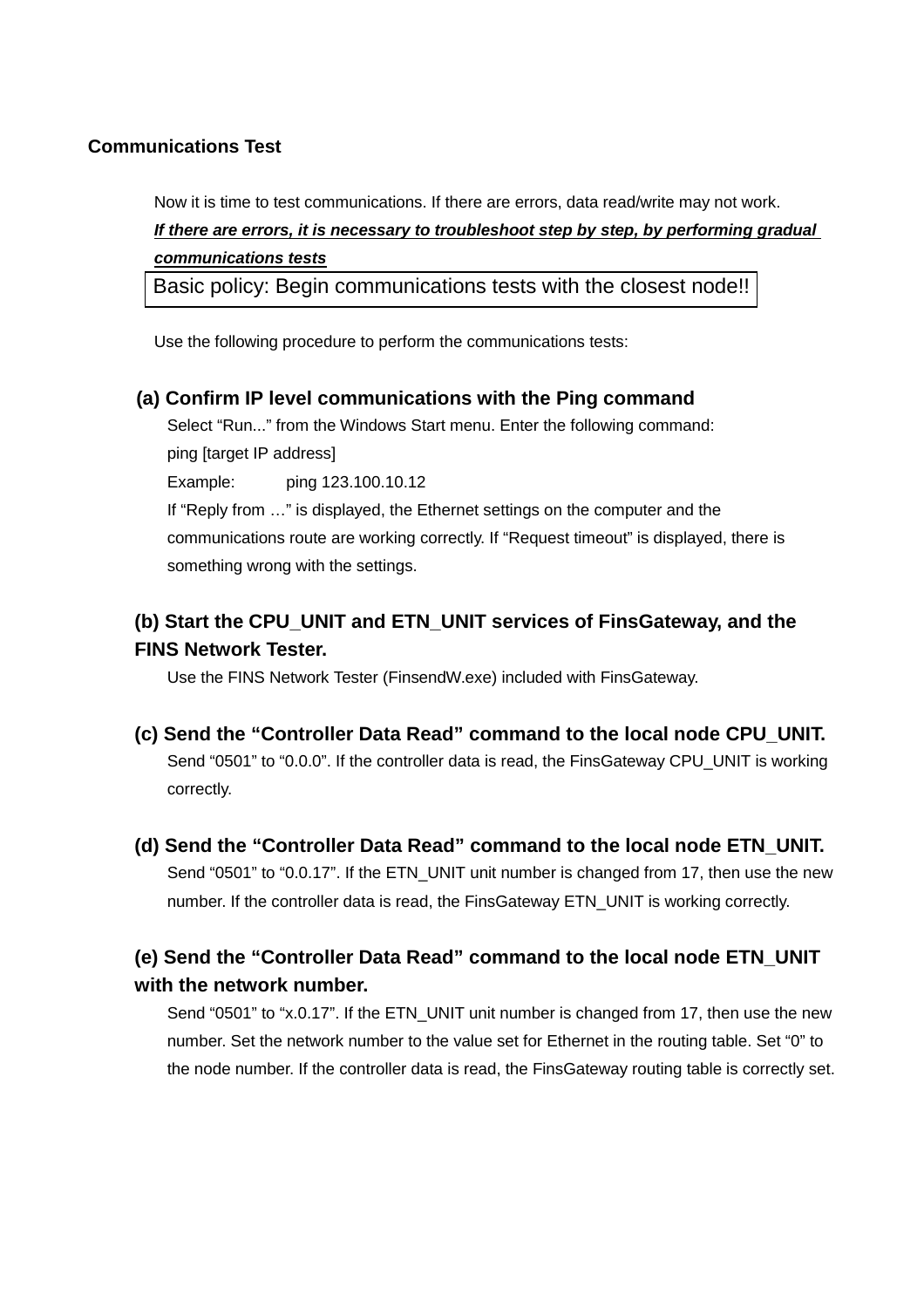### **(f) Send the "Controller Data Read" to the closest node ETN\_UNIT.**

Send "0501" to "x.x.254". Set the values indicating the target node to the network number and the node number. Set "254" to the unit number. This number is a special number for specifying the target node Communication Unit. If the controller data is read, communication with the target node Ethernet Unit is working correctly. In this case, the command was sent directly to the Ethernet Unit. Therefore, no data can be read or written.

### **(g) Send the "Controller Data Read" to the closest node CPU\_UNIT.**

Send "0501" to "x.x.0". Set the values indicating the target node to the network number and the node number. Set "0" to the unit number. This number is a reserved number for specifying the target node CPU. If the CPU type is read, communication with the target node is working correctly.

### **(h) Send "Memory Area Read" to the closest node CPU\_UNIT.**

Send "010182000000000a" to "x.x.0". Set the values indicating the target node to the network number and the node number. Set "0" to the unit number. If 10 words of data from DM0 are read, FinsGateway and the PLC are communicating successfully.

If this communications confirmation test was not successful, refer to the Troubleshooting section.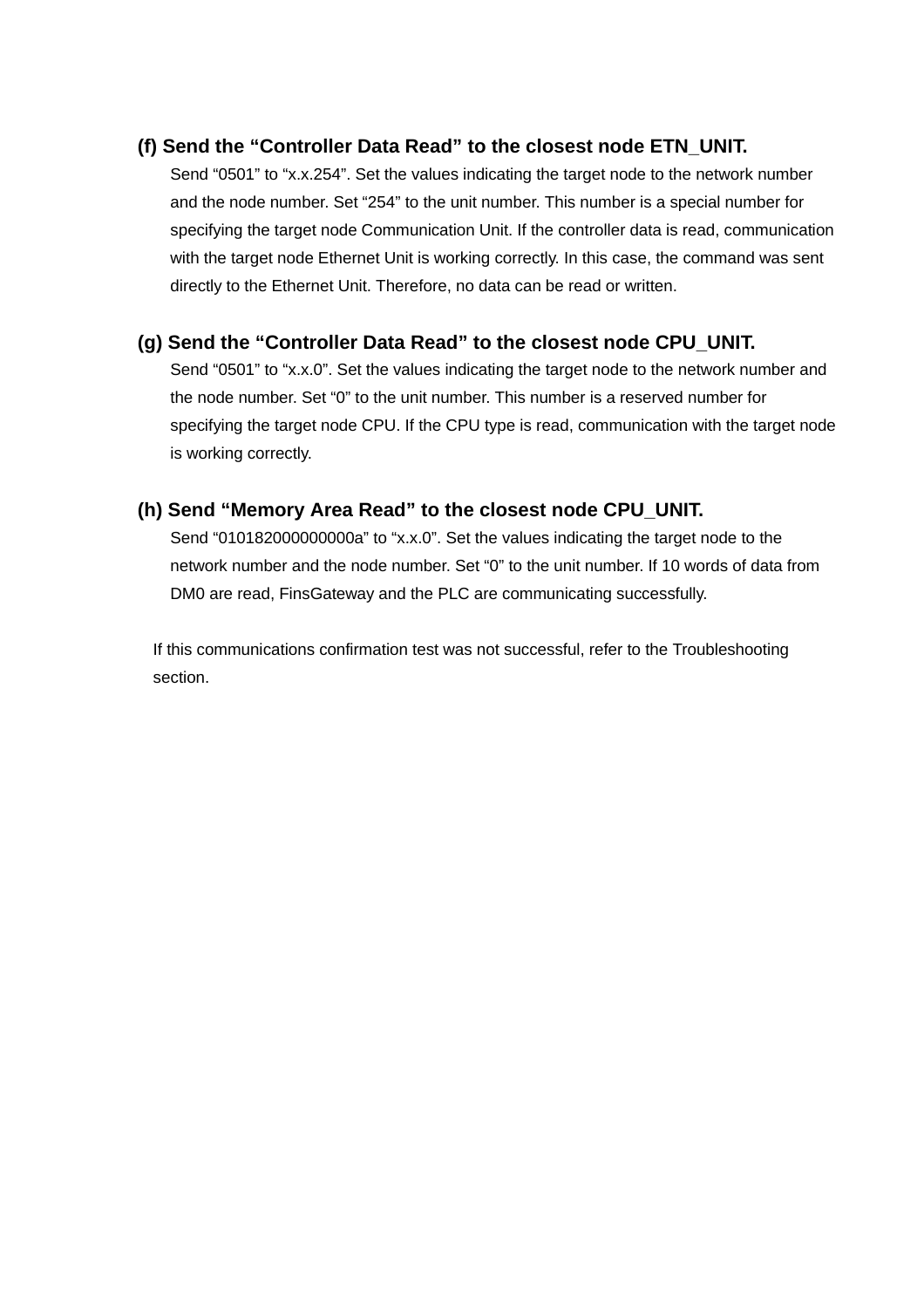### **Troubleshooting**

# **If an error occurs in (a)**

The target node IP address is wrong. Reconfirm it. Or there are wrong settings in the computer Ethernet settings, or the board settings. Reconfirm them. Or there is something wrong in the Ethernet cable. Reconfirm it. (Maybe the connector is removed or the cable is damaged.)

# **If an error occurs in (b)**

FinsGateway is not successfully installed. Reinstall it. If ETN\_UNIT service is not started, there is something wrong with the computer Ethernet board settings. Check the error details with the Event Viewer and correct the OS network settings.

# **If an error occurs in (c)**

The FinsGateway CPU\_UNIT service is not started. Start it.

# **If an error occurs in (d)**

The FinsGateway ETN\_UNIT service is not started. Start it.

## **If an error occurs in (e)**

There is something set wrong in the FinsGateway routing table. Correct the settings (i.e., network number, etc.) with the FINS Network Navigator.

# **If an error occurs in (f)**

The target node is not registered in the FinsGateway IP address table. Register the target node number and IP address with the FINS Network Navigator (in the case of the IP address table method).

# **If an error occurs in (g)**

The local node is not registered in the target node IP address table. The IP address table needs to be set in the target node, too. Both nodes need to have all nodes registered to the IP address table (in the case of the IP address table method). Or there is something wrong with the mode settings (i.e., the IP address table method). Set the same mode as FinsGateway.

# **If an error occurs in (h)**

The FINS command sent was incorrect. The FINS command to read 10 words from DM0 is "010182000000000a". Or there is something wrong with the target node. Check the node.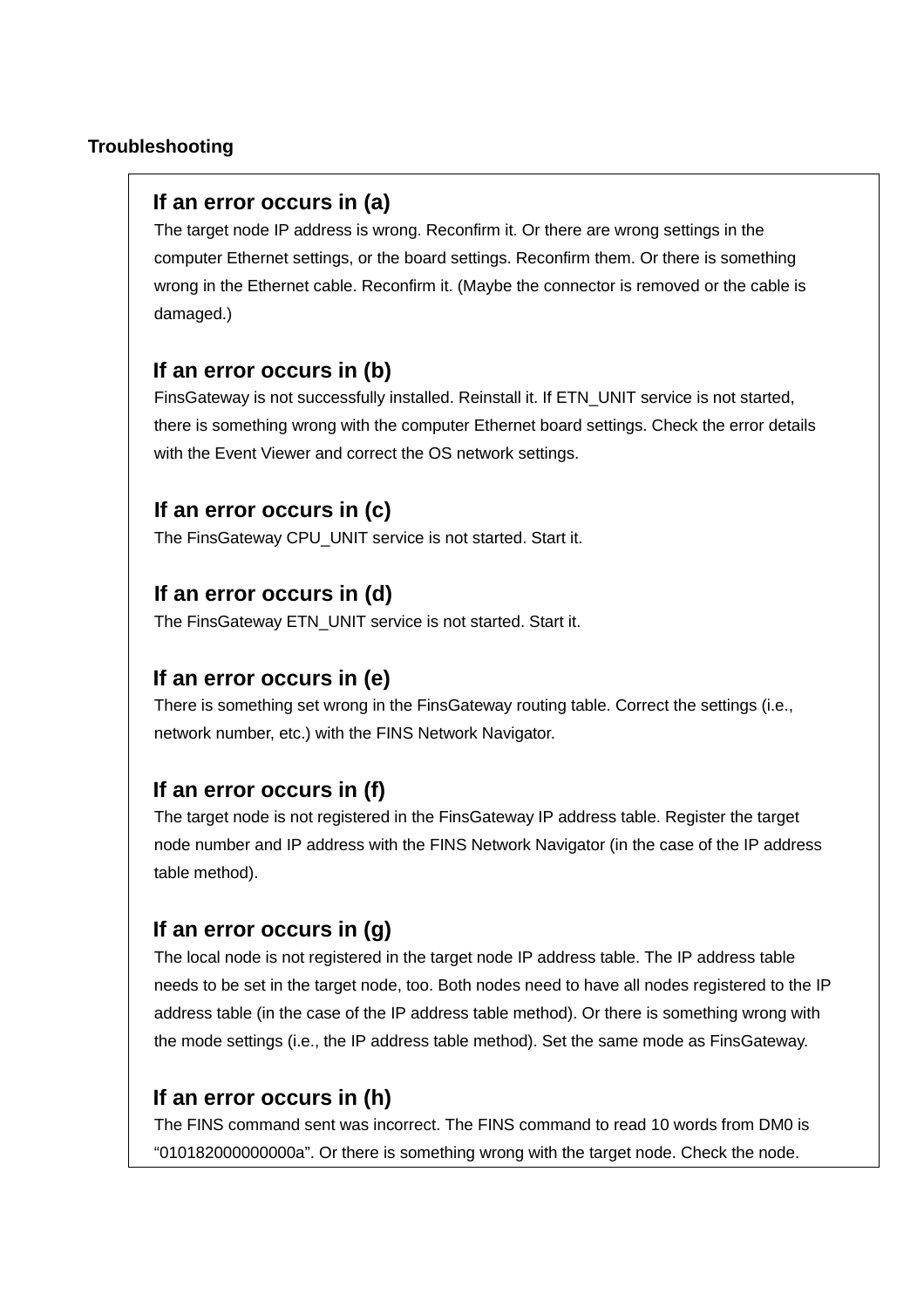### **Appendix: Important Points about FINS Communications Addresses**

#### **FINS Communications Addresses**

Specify a target node such as "1.2.0" in the FINS Network Tester. This is a FINS communications address. A FINS communications address consists of a network number, a node number, and a unit number.

| Network number | A number assigned to a network such as Ethernet or               |  |
|----------------|------------------------------------------------------------------|--|
|                | ControllerLink.                                                  |  |
|                | Specify the value set in the routing table.                      |  |
| Node number    | A number indicating a device such as a target PLC or computer in |  |
|                | a network.                                                       |  |
|                | Set it with the rotary switch on the PLC or the FinsGateway FINS |  |
|                | Network Navigator.                                               |  |
|                | The Node number must be unique within that network.              |  |
| Unit number    | A number indicating a target unit on the PLC or computer.        |  |
|                | The unit number for the CPU unit is reserved as 0.               |  |
|                | Always specify 0 for communications with the CPU, such as data   |  |
|                | read/write.                                                      |  |

#### **Reserved Number (0)**

The network number 0 is a special number indicating the local network. If a PLC is only connected to one network, even if the network number is set, 0 can be used as the target network number. However, if the PLC is connected to multiple networks, specifying 0 as the network number will generate a routing error.

For example, suppose a computer has both the FinsGateway SerialUnit and ETN\_UNIT running. If attempting to communicate with a PLC connected to the Serial port by specifying "0.240.0", a **Routing table error** will occur. This is because there are two local networks. In this case, the network numbers must be set to both the SerialUnit and the ETN\_UNIT, with the FINS Network Navigator. Then, use the correct network number to specify the target network. The node number 0 is also a special number indicating the local node. This number will be used for special occasions such as communications within the local node or inter-process communications. The unit number 0 is also a reserved number indicating the CPU. When setting 0.0.0 to a FINS communication target, the memory within the local node will be accessed.

Example: If 2 is the local network number and 10 is the local node number, the following target addresses are all the same:

"2.10.0", "2.0.0", "0.10.0", "0.0.0"